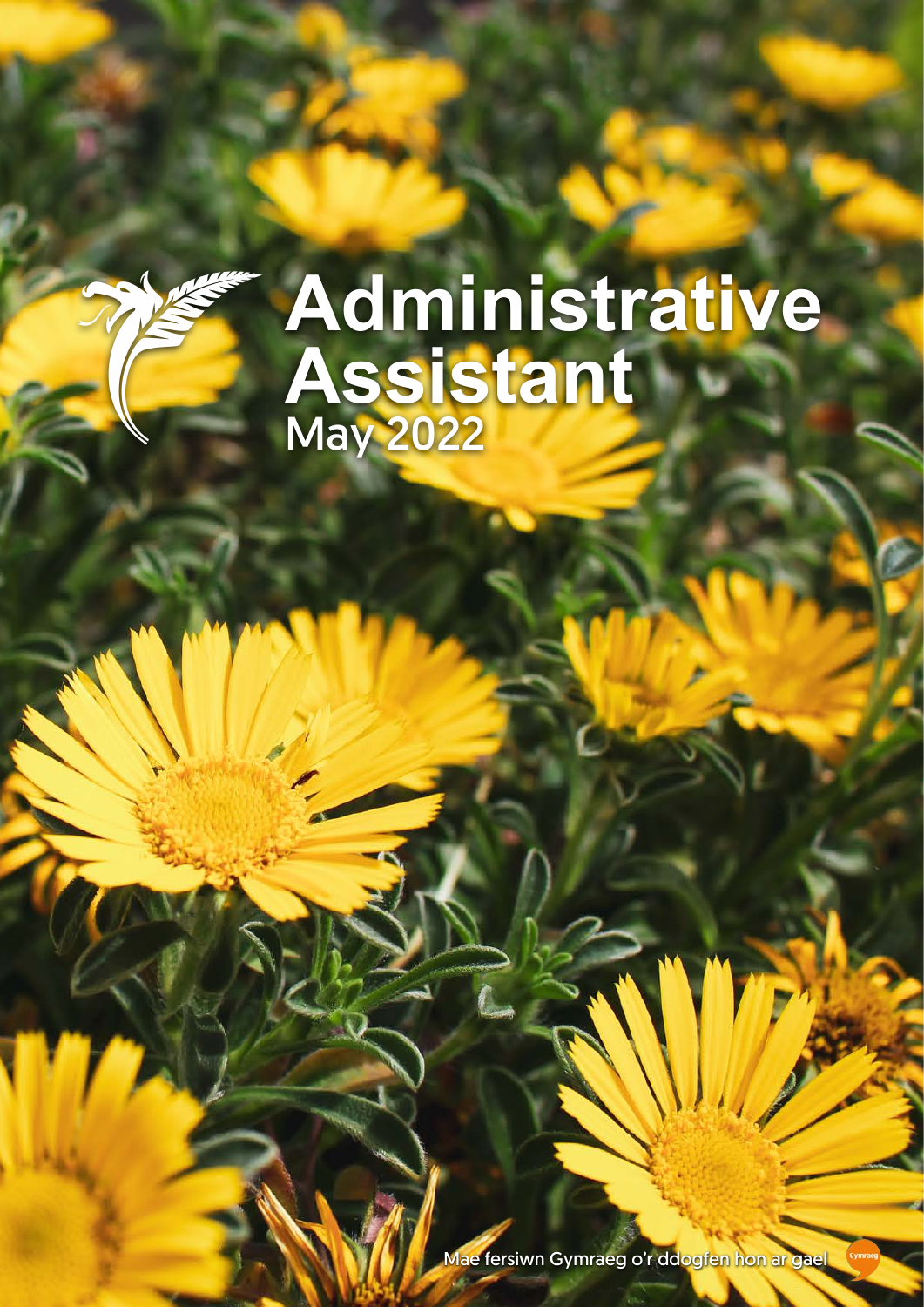# Job Description

| <b>Job Title</b>                        | <b>Administrative Assistant</b>         |
|-----------------------------------------|-----------------------------------------|
| <b>Department</b>                       | HR                                      |
| <b>Reports to</b>                       | <b>HR Manager</b>                       |
| <b>Responsible for</b><br>management of | N/A                                     |
| Hours per week                          | 22.5 to 30 hours per week               |
| <b>Salary</b>                           | £12,600.90 to £16,801.20 [£21,000. FTE] |

## ABOUT THE GARDEN

#### Conservation, Education and Inspiration

The National Botanic Garden of Wales is dedicated to the research and conservation of biodiversity, to sustainability, lifelong learning and the enjoyment of the visitor.

Our vision is a world that values biodiversity, protects plants and the planet.

#### We will:

- Contribute to the economic, social, environmental and cultural well-being of Wales for future generations.
- Advocate for and champion environmental conservation and sustainable practices.
- Promote and develop biodiversity conservation in Wales and internationally, through partnerships and in consultation with national and international organisations.
- Strive to communicate and engage with a wide diversity of audiences.
- Through internationally recognised accreditation (e.g. BGCI) demonstrate implementation of the highest standards of research and conservation practice.

The Garden employees up to 100 employees on full-time, part-time or fixed term contracts. The number of employees increases during the summer opening times.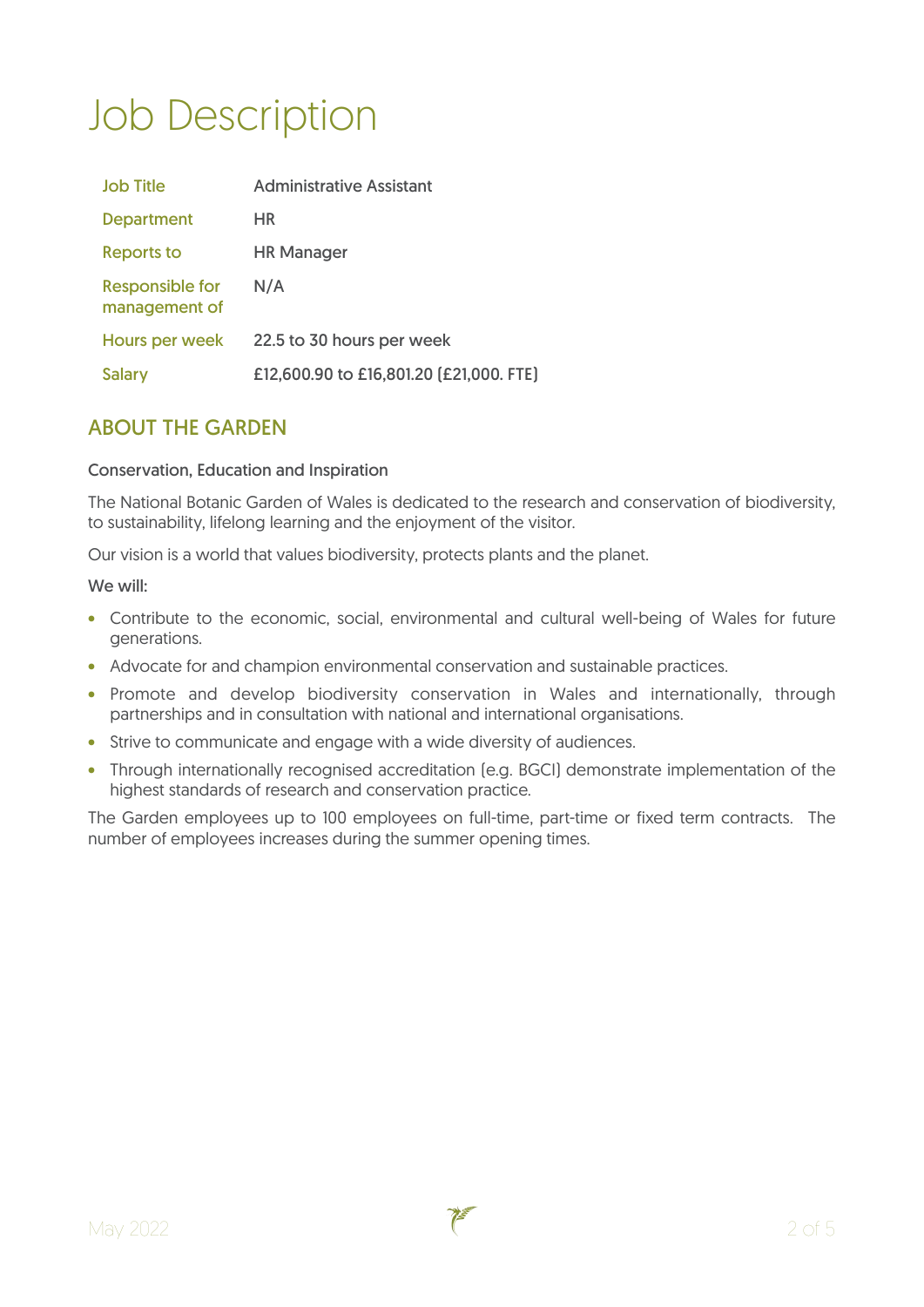### DESCRIPTION OF ROLE

An exciting opportunity has arisen for an Administration Assistant to join the HR Department to assist in the smooth and efficient day to day running of the Department providing a customerfocused service for internal and external customers.

The Administrative Assistant will assist the HR Manager in the running of the HR Department by ensuring all data is accurate and stored correctly, undertaking general administration duties and record keeping.

You will serve as the main point of contact for the HR Department in the absence of the HR Manager dealing with enquiries or obtaining direction from the HR Manager where required.

You will provide administration support to the Finance Department as and when required and one day per week reception duties.

#### MAIN DUTIES AND RESPONSIBILITIES

- 1. Update and ensure accuracy of HR records and system.
- 2. Collage sickness absence and holiday records.
- 3. General administration duties to include scanning, filing, shredding, photocopying.
- 4. Keep a log of all HR queries received via mail or in person in the absence of the HR Manager.
- 5. Maintain the HR filing system and carry out appropriate audits electronically and in hard copy format.
- 6. Undertake HR filing regularly and accurately in order that effective filing systems are maintained in accordance with HR Retention Policy.
- 7. Processing email communication and postal communication in to the HR Department.
- 8. To provide administration support for HR Processes including note taking at meetings, investigations, disciplinary meetings, remuneration committee meetings, SMT meetings.
- 9. Organise employee update meetings and employee internal events and training.
- 10. Maintain appropriate confidentiality of information relating to the Company and its staff and maintain compliance with relevant data protection legislation/GDPR.
- 11. Collate and log staff appraisal documentation.
- 12. Update company organisation chart when changes are made and ensure it is accurate.
- 13. Obtain welsh translation using third party or internal staff of HR documentation.
- 14. Support the recruitment process sending out invite letters, rejection letters, setting up interviews, obtaining references etc.
- 15. General administrative support for Finance Department when required. Ensure payroll information is provided to the Finance Department on a monthly basis or as and when changes occur.
- 16. One day per week Reception duties which includes dealing with queries from members of the public in person or over the telephone or employees.
- 17. Any other duties commensurate to the position.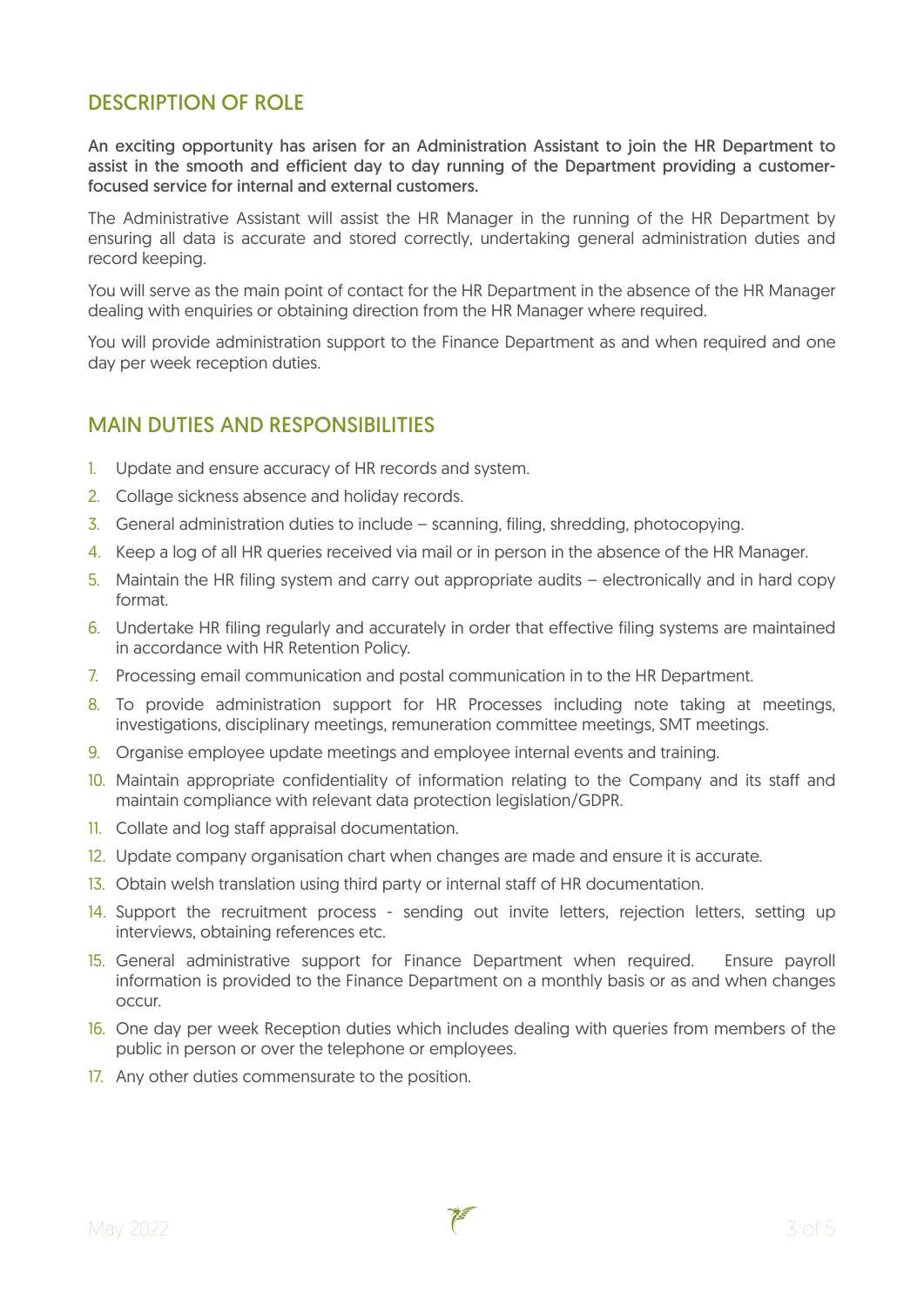# PERSON SPECIFICATION

| <b>Criteria and evidence expected:</b> |                                                                                          | <b>Method of</b><br><b>Assessment</b> |          |            |
|----------------------------------------|------------------------------------------------------------------------------------------|---------------------------------------|----------|------------|
|                                        | <b>Education/Qualifications</b><br>Knowledge/Experience<br><b>Competencies/Abilities</b> | Application                           | nterview | Assessment |
|                                        | <b>Essential Criteria</b>                                                                |                                       |          |            |
|                                        | 1 Good level of education.                                                               |                                       |          |            |
| $\overline{2}$                         | Good communication skills - oral and written.                                            |                                       |          |            |
| 3                                      | Knowledge and experience of working with Excel, Word and Outlook.                        |                                       |          |            |
| 4                                      | Organisational skills.                                                                   |                                       |          |            |
| 5                                      | Ability to work to deadlines.                                                            |                                       |          |            |
| 6                                      | Work on your own initiative.                                                             |                                       |          |            |
|                                        | 7 Administrative role.                                                                   |                                       |          |            |
| 8                                      | Team player.                                                                             |                                       |          |            |
| 9                                      | Strong communication and interpersonal skills.                                           |                                       |          |            |
| 10                                     | A proactive approach to work.                                                            |                                       |          |            |
|                                        | 11 Flexible and able to respond in a dynamic working environment.                        |                                       |          |            |
|                                        | 12 Take ownership of resolving problems.                                                 |                                       |          |            |
|                                        | 13 Willing to learn.                                                                     |                                       |          |            |
| 14                                     | Good telephone manners.                                                                  |                                       |          |            |
|                                        | <b>Desirable Criteria</b>                                                                |                                       |          |            |
| 15                                     | CIPD or working towards.                                                                 |                                       |          |            |
| 16                                     | HR Administrative role.                                                                  |                                       |          |            |
| 17                                     | Breathe HR or similar HR or payroll software.                                            |                                       |          |            |
|                                        | 18 Working in the tourism sector.                                                        |                                       |          |            |
| 19                                     | Indeed.                                                                                  |                                       |          |            |
| 20                                     | Fluency in written and spoken Welsh.                                                     |                                       |          |            |